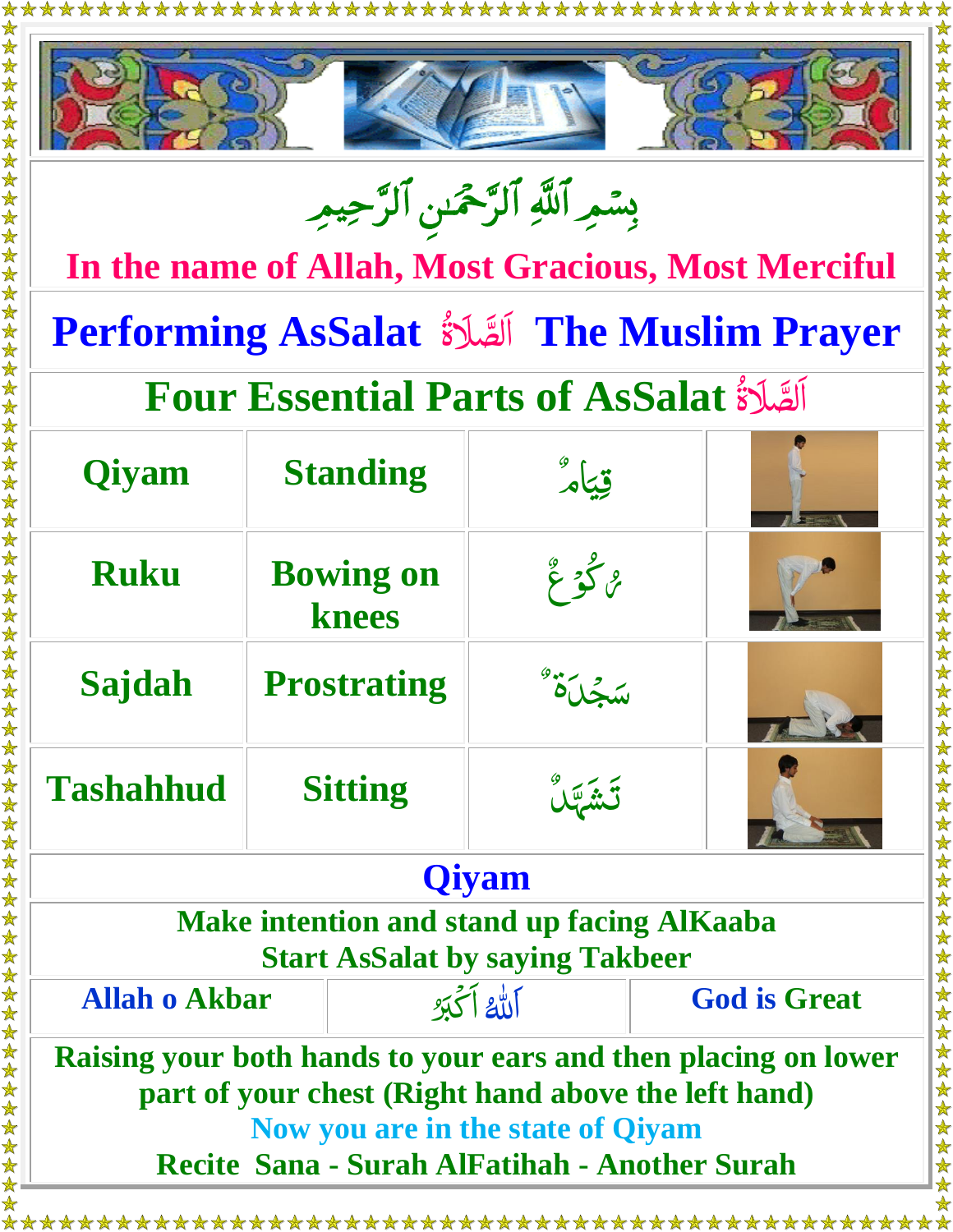| Sana – Recite only in the beginning of first Rakat                               |                                                                                                         |  |  |  |
|----------------------------------------------------------------------------------|---------------------------------------------------------------------------------------------------------|--|--|--|
| Glorious You are, O Allah, and<br>Praise be to You. And Blessed is               | سُبْحَانَكَ اللَّهُمَّ وَبِحَمْدِكَ وَتَبَاىَكَ اسْمُكَ                                                 |  |  |  |
| Your name, and Exalted is Your                                                   | وَ تَعَالَىٰ جَلُّكَ وَ لَأَ إِلٰهَ غَيْرُكَ                                                            |  |  |  |
| Majesty. And there is no god but<br>You.                                         |                                                                                                         |  |  |  |
| I seek refuge with Allah from the                                                |                                                                                                         |  |  |  |
| Satan, the rejected.                                                             | أَعْوَذُ بِاللَّهِ مِنَ الشَّيْطَانِ الرَّجِيْمِ                                                        |  |  |  |
| Surah أَلْفَأَتِّحَةُ AlFatiha - Recite in each Rakat                            |                                                                                                         |  |  |  |
| In the name of Allah, the most<br>Gracious, the most Merciful.                   | بِسُمِ اللَّهِ الرَّحْمَنِ الرَّحِيْمِ                                                                  |  |  |  |
| 1. All Praise is for Allah, Lord of<br>the worlds.                               | اَلْحَمَٰلُ لِلَّهِ مَبِّ الْعٰلَمِينَ ۚ ١                                                              |  |  |  |
| 2. The Most Gracious, the Most<br><b>Merciful.</b>                               | الرَّحْمٰنِ الرَّحِيْمِ ۚ (حَيَّ                                                                        |  |  |  |
| <b>3.</b><br>the<br><b>Master</b><br><b>of</b><br><b>of</b><br>Day<br>Judgement. | ملك يَوْمِ اللَّايُن رَحَ                                                                               |  |  |  |
| 4. You Alone we worship, and<br>You Alone we ask for help.                       | إِيَّاكَ نَعَبُلُوَإِيَّاكَ نَسْتَعِيْنُ ۚ لَمَّ                                                        |  |  |  |
| 5. Guide us to the straight path.                                                | اِهَٰٓبِنَا الصِّرَاطَ الْهُسْتَقِيْمَ ۚ لَّ                                                            |  |  |  |
| 6. The path of those upon whom<br>You have bestowed favor, not of                | صِرَاطَ الَّذِيْنَ اَنْعَمْتَ عَلَيْهِمْ ٰ غَيْرِ الْهَغْمُوْبِ<br>عَلَيْهِمْ وَلَا الضَّالِّيْنَ هِيَّ |  |  |  |
| those who incurred Your anger,<br>nor of those who are astray.                   |                                                                                                         |  |  |  |
| Surah أَلْأَخْلَاصِ ُ Allkhlas (or any surah)-Recite in first two Rakats         |                                                                                                         |  |  |  |
| 1. Say: He is Allah, the One.                                                    | قُلُ هُوَ اللَّهُ أَحَلٌ ۚ ۞                                                                            |  |  |  |
|                                                                                  |                                                                                                         |  |  |  |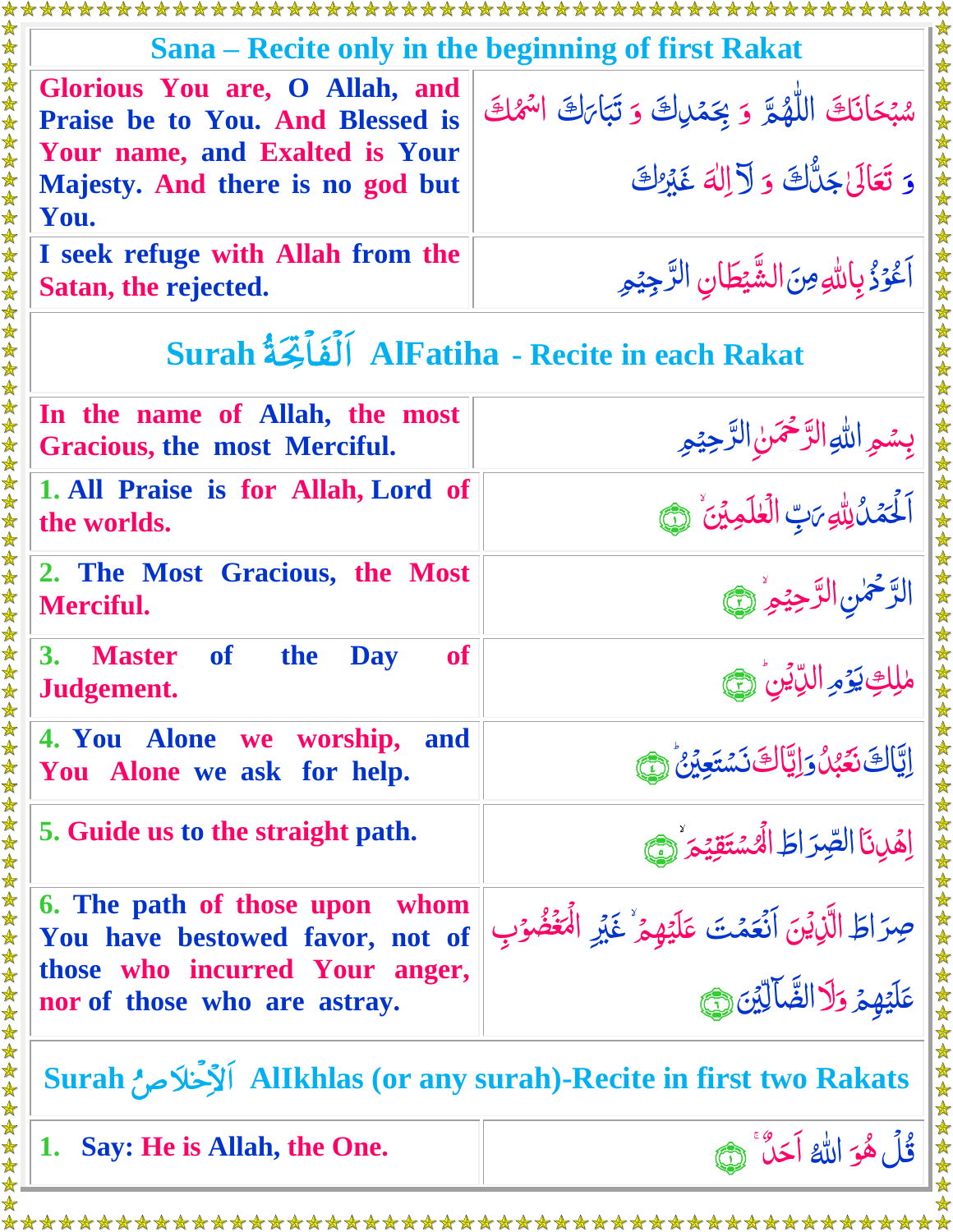| 2. Allah, the Self Sufficient.                                                                                                               |  |                                           | الله الصَّمَلُ هَي                                |  |  |  |
|----------------------------------------------------------------------------------------------------------------------------------------------|--|-------------------------------------------|---------------------------------------------------|--|--|--|
| 3. He begets not, nor was He<br>begotten.                                                                                                    |  |                                           | لَّهُ يَلِلُّ وَلَمُ يُؤَلِّلُ تَبَيَّ            |  |  |  |
| 4. And no one is equivalent with<br>Him.                                                                                                     |  | وَلَمُ يَكُنُ لَّهُ كُفُوًا أَحَلُّ رَبِّ |                                                   |  |  |  |
| <b>Ruku</b>                                                                                                                                  |  |                                           |                                                   |  |  |  |
| Bow by placing your hands on your knees by saying                                                                                            |  |                                           |                                                   |  |  |  |
| <b>Allah o Akbar</b>                                                                                                                         |  | ألله أكجبو                                | <b>God is Great</b>                               |  |  |  |
| <b>Now you are in the state of Ruku</b><br><b>Recite at least three times</b>                                                                |  |                                           |                                                   |  |  |  |
| Subhana Rabbi<br>al Azim                                                                                                                     |  | سُبْحَانَ 5قِّ الْعَظِيْمِ                | <b>Glorious is my Lord</b><br>the Supreme         |  |  |  |
| <b>Stand up from the bowing position saying</b>                                                                                              |  |                                           |                                                   |  |  |  |
| <b>Sami Allahu liman</b><br>hamidah                                                                                                          |  | سَمِعَ اللَّهُ لَحِنٌ حَمِيلَهُ           | <b>Heard Allah to him</b><br>who praised Him, our |  |  |  |
| Rabbana wa lakal<br>hamd                                                                                                                     |  | يَاتِنَا وَلَكَ الْحَمْلُ                 | Lord and to You be<br>the Praise                  |  |  |  |
|                                                                                                                                              |  | <b>Sajdah</b>                             |                                                   |  |  |  |
|                                                                                                                                              |  | Go in prostration by saying               |                                                   |  |  |  |
| <b>Allah o Akbar</b>                                                                                                                         |  | اَللَّهُ أَكْبَرُ                         | <b>God is Great</b>                               |  |  |  |
| Now you are in the state of Sajdah<br><b>Perform two Sajdahs - Recite at least three times</b>                                               |  |                                           |                                                   |  |  |  |
| Subhana Rabbi<br>al Aala                                                                                                                     |  | سُبُحَانَ 5لِّ الْأَعْلَى                 | <b>Glorious is my Lord</b><br>the Exalted         |  |  |  |
| <b>Tashahhud</b>                                                                                                                             |  |                                           |                                                   |  |  |  |
| <b>Recite the following while sitting down</b>                                                                                               |  |                                           |                                                   |  |  |  |
| AtTahayyat - Shahada - Darood Ibrahim - Optional Dua                                                                                         |  |                                           |                                                   |  |  |  |
| Greetings belong to Allah and the<br>اَلتَّحَيَّاتُ لِلهِ وَ الصَّلَوَاتُ وَ الطَّيِّبَاتُ اَلسَّلَامُ<br>prayers and the goodness. Peace be |  |                                           |                                                   |  |  |  |